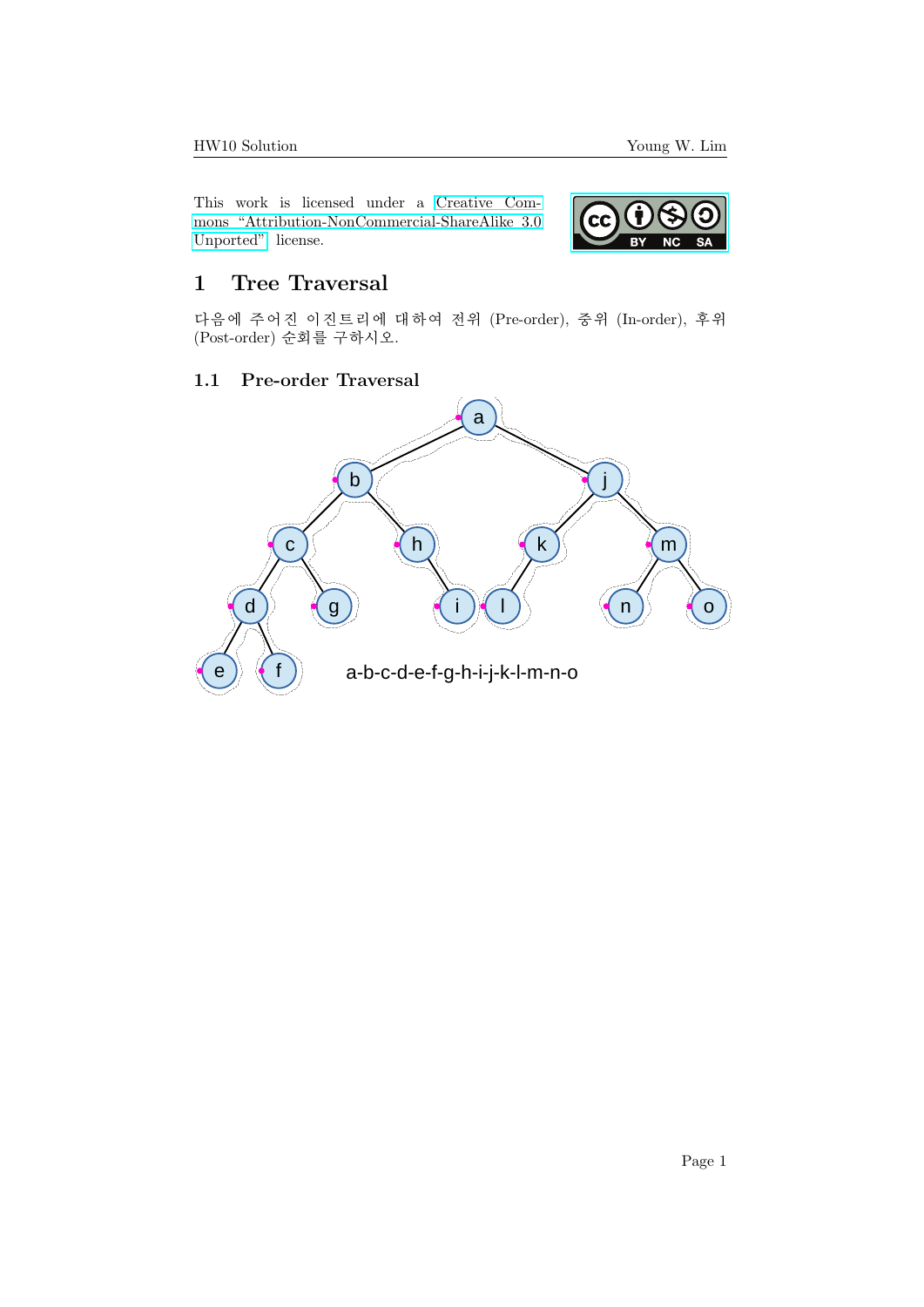### 1.2 In-order Traversal



### 1.3 Post-order Traversal